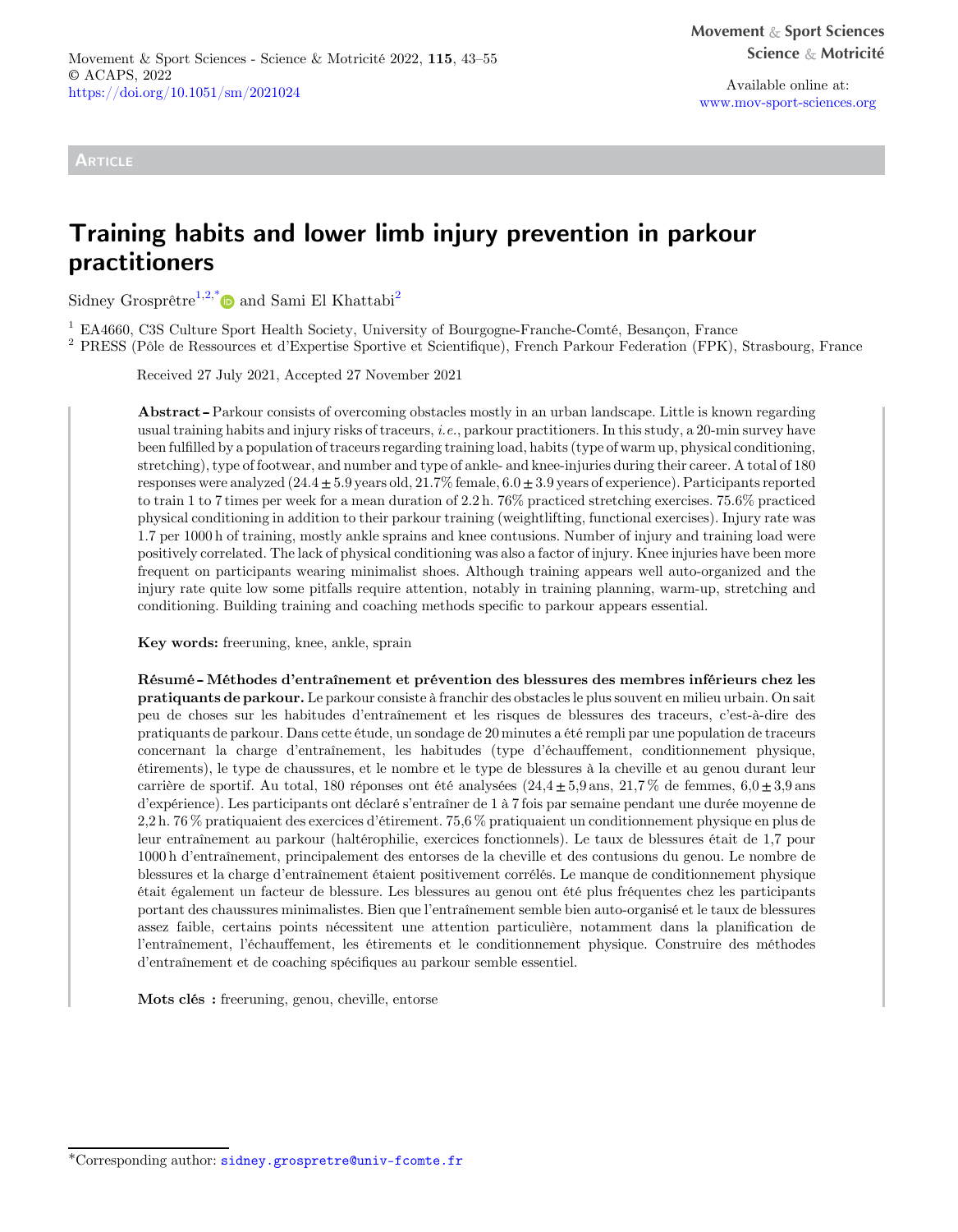# 1 Introduction

Parkour is a modern physical activity that consists of overcoming obstacle mostly in an urban landscape. Its popularity has grown over the past two decades, mainly by the impressive audience generated by online video platforms. Sports organizations have also emerged to develop the activity and now in many countries it has become an official sport. Its interest has also spread to an international level, to such an extent that the International Olympic Committee is now studying the possibility of its integration to the Olympic Games ([Minogue, 2018](#page-11-0)). Although the number of parkour practitioners is constantly increasing throughout the world, scientific knowledge is still missing regarding this activity.

Parkour practitioners, commonly called "traceurs", use different skills, such as running, jumping, climbing, rolling, as well as movements specific to the discipline [\(Grosprêtre & Lepers, 2016](#page-10-0); [Puddle & Maulder, 2013;](#page-11-0) [Strafford, van der Steen, Davids, & Stone, 2018](#page-11-0)). Casually, as in any sport, to practice in an optimal and safe way it is necessary to adopt a rigorous, regular, and adapted physical preparation. This preparation would highly help to reduce injuries [\(Da Rocha](#page-10-0) *et al.*, 2014). However, the spectacular nature of performances displayed in online videos and overall massive media which, on one hand, contributes to the popularity of the discipline has also led, on the other hand, to a consideration of parkour as a traumatic and dangerous activity from a popular opinion ([Cazenave & Michel, 2008](#page-10-0)).

Yet, despite some sparse data in the literature, little is known regarding injury incidence and risk factors in parkour. Many factors may predispose traceurs to the occurrence of injuries. Some are general and common to all sports, while others are specific to parkour. The present article will try to bring additional clues on that matter by analyzing the training habits of traceurs and their injury incidence. Particularly, since parkour involves lots of massive drops jumps and requires an important power of the legs [\(Grosprêtre & Lepers, 2016](#page-10-0)) the present study focused on lower limb, i.e., knee and ankle injuries. The targeted choice of knee and ankle injuries can be explained by the fact that these are the most frequent locations encountered in the practice of parkour ([Da Rocha](#page-10-0) et al., [2014](#page-10-0); [Rossheim & Stephenson, 2017](#page-11-0)).

The aim of the present article is twofold: i) to identify risk factors of injury that could be predominant in parkour, and ii) to assess injury incidence through a survey filled by a representative panel of traceurs. Finally, based on these materials, we proposed practical recommendation to prevent such injuries.

# 2 Methods

A survey was established to collect information from a panel of representative French practitioners. There were three main inclusion criteria to fulfill the survey: 1) to be currently practicing parkour, 2) to be French-speaking and 3) to be at least 15 years old. This last choice was partly made due to possible misunderstanding of complex terms, but above all to focus on late teenagers, young adults and adults because they represent the main range of age in parkour [\(Grosprêtre & Lepers, 2016](#page-10-0)) and because children present very different physiological factors. There was, on the contrary, no maximal age to answer the survey.

The questionnaire was distributed by the French parkour federation to its network, in order to collect data from a representative panel of parkour practitioners, with regards to age, gender and experience([Grosprêtre &](#page-10-0) [Lepers, 2016\)](#page-10-0). Number of questions varied from one participant to another depending on their previous injury experiences, since they were able to skip question if not concerned. The mean duration to fulfill the survey was estimated at 20 min. Different types of questions were displayed, binary (yes or no), multiple-choice questions or open-ended. The questions included general information (age, professional category, etc), sports practices, parkour training habits and questions relative to several preidentified risk of injuries (see below). Questions were then asked more specifically on previous knee and ankle injuries (number and type of injuries, medical care or not, etc.).

## 2.1 Evaluation of intrinsic factors

Besides inherent physiological factors, the training organization and personal habits also represent an important risk of injury. Especially the presence and importance of warm-up is often reported as an important factor of injury risk particularly in the lower limb [\(Pieters,](#page-11-0) [Wezenbeek, De Ridder, Witvrouw, & Willems, 2020](#page-11-0)). Since traceurs must manage important physical constraints, it can also easily be argued that without a proper physical preparation the traceur is exposed to a significantly higher risk of injury. Regarding a possible dose-effect response, overtraining is often also presented as one of the main risk factor of injury [\(Egermann, Brocai, Lill, & Schmitt, 2003](#page-10-0); [Vleck & Garbutt, 1998](#page-11-0)). For instance, the average number of hours of training per day could be a risk factor for parkour injuries [\(Da Rocha](#page-10-0) et al., 2014).

A limited range of motion in lower limb joint could not also provide sufficient room to dissipate the energy and absorb the impact of a high drop landing. Previous studies showed that using a greater range of motion in flexion at the hip, knee and ankle will allow the reaction force from the ground to be dispersed through the musculoskeletal system over a longer period of time, thus reducing the risk of injury ([Bressel & Cronin, 2005;](#page-10-0) [Cortes](#page-10-0) et al., 2007; [Gross](#page-10-0) [& Nelson, 1988\)](#page-10-0). Studies carried out on runners ([Jamtvedt](#page-10-0) et al.[, 2010;](#page-10-0) [Kay & Blazevich, 2012\)](#page-11-0) suggest that regular muscular stretching, at a distance from training, would have a positive influence on the incidence of injury. On the contrary, stretching muscles prior to the exercise would not decrease the incidence of injury and may even increase it.

Regarding other training habits and life hygiene in general, a lack of hydration also was suggested as an important risk factor of injuries in sport. Dehydration was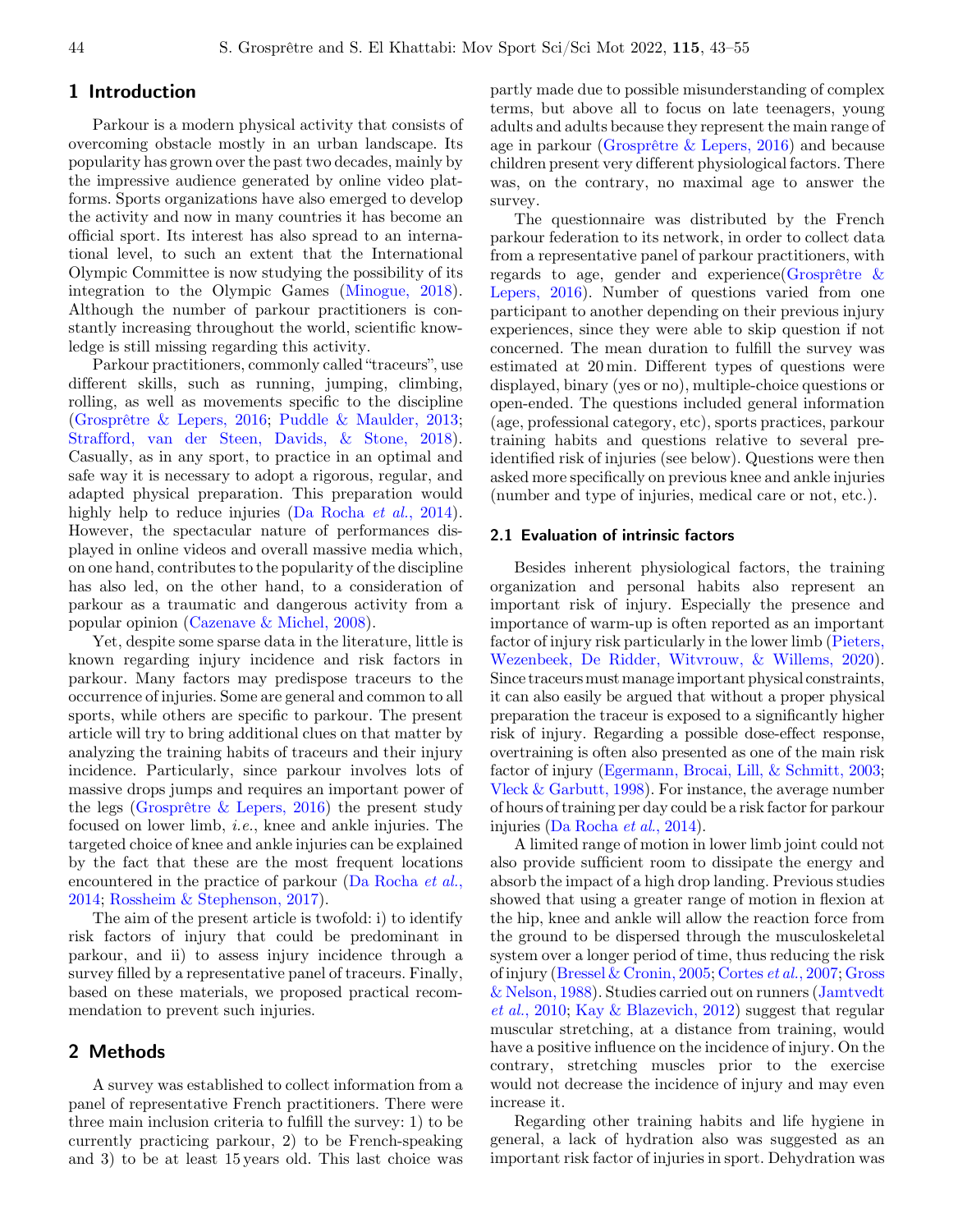shown to impair thermoregulation and water balance, which may cause inhibition of cognitive function and motor performance ([Hillyer, Menon, & Singh, 2015](#page-10-0)). In Parkour, skills are as important as power to prevent falling and injuries. Therefore, dehydration appears to be a significant risk factor for injury in such activity.

Apart from training organization, mastering technical skills are also important to limit the risk of falling and therefore causing injury. Therefore, in parkour the ability to perform a safe landing is important to minimize the risk of injury and to increase the longevity of the traceurs [\(Maldonado, Soueres, & Watier, 2018;](#page-11-0) [Standing &](#page-11-0) [Maulder, 2015\)](#page-11-0). It was shown that in the practice of team sports requiring jumps, poor landing technique is the primary cause of knee and ankle injuries ([Hume & Steele,](#page-10-0) [2000](#page-10-0)). Consequently, several questions focused on traceur's landing technique. Specifically, another important factor of a safer landing in parkour, which is highly specific to the discipline, is the execution of the roll. The roll is usually performed following a jump with a certain forward horizontal speed. The roll will often be used after high drop jumps, especially those that are larger than the size of the tracer making the jump ([Puddle & Maulder, 2013](#page-11-0)).

To further the exploration of parkour techniques, contrary to traditional drop jump landing some parkour movements are asymmetrical. For instance, long jumps with prior run-up are performed by a unipedal impulse. Landing on one foot after a long jump has also become more and more common as it allows to start running again in a more efficient way. During such jumps it is easy to imagine that the muscular and articular constraints of the supporting foot and the landing foot are not the same. Such asymmetries between legs is often proposed as an important risk of injury (Brown, O'[Donovan, Hasselquist,](#page-10-0) [Corner, & Schiffman, 2016;](#page-10-0) [Zhang, Bates, & Dufek, 2020](#page-12-0)). We could thus think that this asymmetry of movement and this preferential side could be the cause of unbalanced constraints over lower limbs which could represent a risk of injury in traceurs.

## 2.2 Evaluation of extrinsic factors

Participants were also asked to answer several question relative to some specific extrinsic factors, relative to their training environment and material. Regarding proper equipment, it is certainly much reduced as compared to other sport activities. Nonetheless, regarding lower limb injury prevention, the type of footwear should be particularly considered. Other types of proper equipment were considered as negligible.

The use of parkour facilities has also been questioned. Although it is initially an outdoor practice, nowadays the development of parkour indoor facilities leads to another form of practice. To our knowledge, no retrospective study was able to assess the impact of indoor versus outdoor practice. It would be easily conceivable that practicing indoor, an optimally controlled environment, would be less likely to cause injury than practicing outdoor. However, the presence of such security can also pay against traceurs safety, increasing risk-taking behavior.

Parkour being practiced in a public environment, in most case with one or several partners, risk of injuries could also easily results from negative effect of an external audience. It appears that the behavior adopted by the practitioner during the practice of parkour as well as his personality can be considered as risk factors for injury. Particularly, young practitioners appear to be prone to a particular sensation-seeking behavior and narcissic personality ([Cazenave & Michel, 2008](#page-10-0)). Other social aspect, such as the presence or not of parkour supervision as well as its quality, was also questioned.

## 2.3 Injuries

Participants were asked to answer several questions regarding their previous injury experience, at both knee and ankle level. An injury was defined here as a musculoskeletal pain or disorder that stopped the athlete's training for at least several days. Chronic pain and short duration discomfort after a wrong move during training were not considered as injuries here. Participants were asked to report information such as the number and types of injuries, at which time of the year or of the training session they injured. The injuries' incidence rate (hereafter called "injury rate") was calculated as the number of reported injuries per 1000 h of training, i.e., the ratio of the total number of injuries over the total training volume multiplied by 1000 (ex: 4 injuries in 2000 h of training results in a rate of 2). Finally, they were also asked to report their feeling about the reason why they injured (fatigue, lack of attention, etc.).

## 2.4 Statistical analysis

Continuous data, e.g., age, training parameters (hours per week, experience, etc), were compared with knee and ankle number of injuries through a Pearson's correlation analysis. Discrete variables with two options  $(e.g., \text{warm})$ up: yes or no, male or female, stretching or not) were compared to knee and ankle numbers of injuries through Student unpaired two-tailed t test. When the number of options exceeded 2 (e.g., the type of shoes), analysis of variance (ANOVA) was performed.

Since establishing causality between risk factors and an a posteriori analysis of injury occurrences can lead to hazardous yet over interpretation of their potential relationships, we want to raise the fact that the statistical analysis was performed here as an indication and was not deepened and discussed in further details. Such sportinjury statistics data with surveys are to take with caution, being highly dependent upon the multifactorial nature of an injury. A causality cannot be directly established because a significant correlation is found and, on the opposite, an absence of significant statistical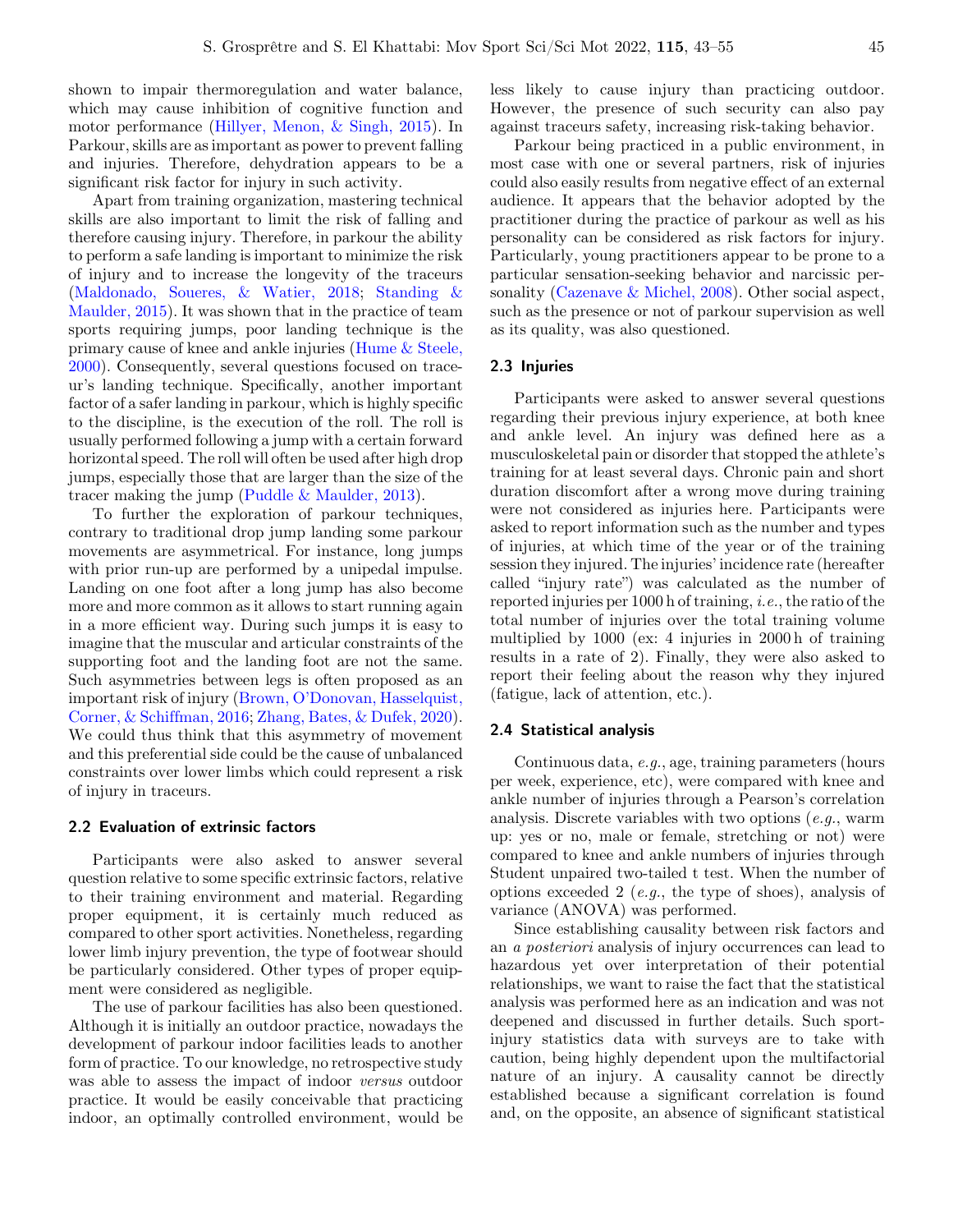result does not prove a lack of relationship (statistical power, etc). The limitation of such approach have been summarized in a recent article by [Nielsen](#page-11-0) *et al.* (2018).

# 3 Results

## 3.1 Population characteristics

Over 200 responses received, the total amount of selected responses was 180 after careful screening of the duplicates, false profiles, and errors (incomplete responses, etc). Age  $(24.4 \pm 5.9$  years old on average) ranged from 15 (the minimum age required to participate in the study) to 49 years old. Over the 180 individuals, 141 were men  $(78.3\%)$  and 39 women  $(21.7\%)$ . Regarding jobs, 79 were students (43.9%), 34 office-workers (18.9%) and 27 (15%) declared a physically demanding job (sport coaches mainly). Regarding parkour, experiences varied between 3 months and 20 years of practice, with an average of  $6.0 \pm 3.9$  years.

#### 3.2 Training load

Parkour training frequency varied from daily practice to once a week (average 2.42 times a week). Training duration ranged from 45 min to 5h (average 2h and 24 min).

The number of rest days between each training sessions varies from none  $(8.3\%)$  to one  $(27.2\%)$ , two  $(35\%)$  or three (29.4%). A certain proportion of participants (41.7%) reported beginning a training session by feeling aches and pain from the previous session. 8.9% of the participants confessed feeling that their amount of training was too much for their own capacities. Over the 180 individuals, 77 (42.8%) reported practicing only parkour, and 103 (57.2%) reported practicing other activities in parallel to parkour. For these latter, the most common parallel activities were climbing (35.9%), combat sports (11.7%), gymnastics (9.7%), track and field (8.7%) and bodybuilding (8.7%).

## 3.3 Warm-up

Over 180 individuals, 156 (86.7%) declared to perform a warm-up at each training session, meaning that 24 individuals (13.3%) do not warm up ([Fig. 1\)](#page-4-0). Warm-up duration varies between 5 min and 90 min. The mean warm-up time was 16.8 min. Warm-up program included joint mobilization (95.5%), small parkour moves (90.4%), muscular exercises (83.3%) and cardio-vascular exercises  $(64.1\%).$ 

## 3.4 Physical fitness

Out of the total sample, 136 individuals (75.6%) reported practicing specific physical conditioning in addition to their parkour training, while 44 (24.4%) did not ([Fig. 1](#page-4-0)). The timing of conditioning varied, being performed either during (12.5%), outside (24.3%) or both during and outside (63.2%) their parkour sessions.

The proportion of time dedicated to physical conditioning in total amount of training time varied ([Fig. 1](#page-4-0)). The content of this conditioning was diverse from body weight exercises (93.4%), repeating simple parkour movements (72.1%), practicing free (33.8%) or guided (18.4%) weight lifting. Some of the participants also reported practicing other sport activities as physical conditioning, such as climbing (25.5%) or track and field (12.5%). Among the main reasons given by participants for performing physical conditioning, it could be noted an interest in improving parkour performances (89.7%), lowering risk of injury (78.7%), gaining endurance to increase training duration (56.6%) or for aesthetic purpose (27.2%).

## 3.5 Stretching

Out of 180 individuals, 137 (76.1%) declared practicing stretching for the lower limbs [\(Fig. 1](#page-4-0)). The timing of stretching varied from one participant to another [\(Fig. 1](#page-4-0)). The frequency of stretching also varies, some reported stretching systematically during each training session  $(38.7\%)$ , other once  $(17.5\%)$  or several times a week  $(38\%)$ .

## 3.6 Hydration

Participants reported drinking from 0.5 to 4.5 L of water daily (mean: 1.45 L). 77 reported drinking before training (42.8%), 140 during (77.8%), and 139 after  $(77.2\%).$ 

#### 3.7 Technical aspects

Regarding landing, 172 individuals (95.6%) declared that their heels do not hit the ground in most of their jumps performed. 98 individuals (54.4%) stated performing a roll when jump height reach their own height or more.

#### 3.8 Lower limb asymmetry

Over the whole panel, 137 individuals (76.1%) declared to always use the same foot for asymmetrical jumps  $(i.e.,$ long jumps). To the question: "do you feel a difficulty performing jumps on both sides?", 117 individuals (65%) answered YES.

#### 3.9 Materials

Regarding the training shoes, more than half of the participants (53%) reported wearing running sneakers with a drop from heel to forefoot, while other reported wearing light flat shoes (35%) or minimalist shoes (12%).

#### 3.10 Environment

Only four individuals (2.2%) reported practicing only indoor in parkour facilities. On the contrary, 58 individuals (32.2%) reported practicing parkour only outdoor. The remaining 118 (65.6%) practiced both indoors and outdoors. When asking these individuals if they felt less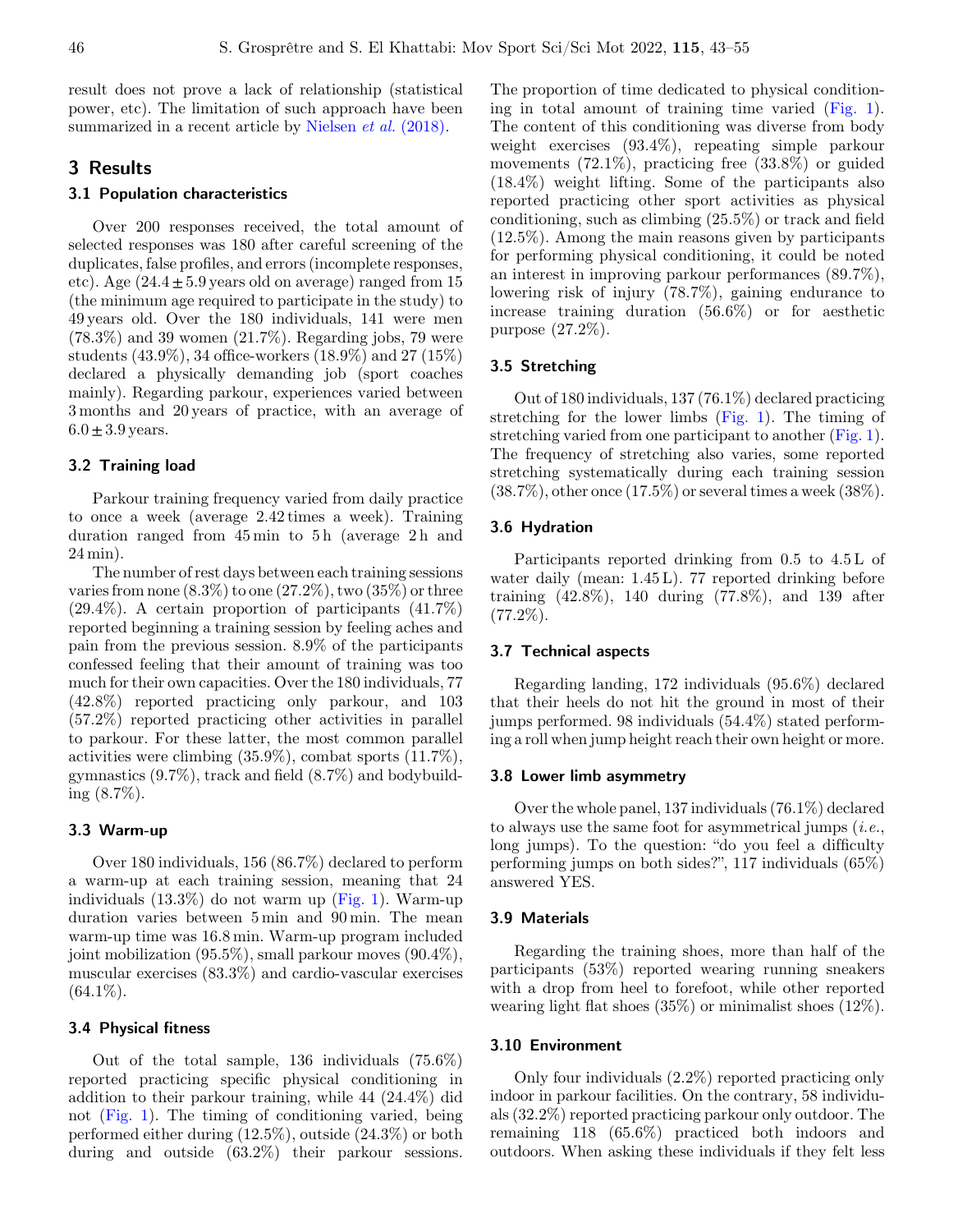<span id="page-4-0"></span>

Fig. 1. Summary of the training habits of traceurs. Responses to the survey are expressed as percentage of total responses  $(n = 180)$ .

confident when going outside after practicing indoor, 45 individuals (38.1%) answered YES, the remaining 73  $(61.9\%)$  answered NO.

On the 122 individuals that used indoor parkour facilities, 107 (87.7%) reported using gymnastics mats, and 15 individuals (12.3%) reported practicing without such protective equipment, even indoor.

#### 3.11 Coaching

A certain proportion of participants reported having started parkour on their own without supervision, either alone (16.7%) or with other beginners friends (23.9%). 36 traceurs (20%) reported beginning under the supervision of experienced traceurs, and 64 others (35.6%) under the supervision of a professional coach.

## 3.12 Sensation-seeking

Little participants of the panel (7.2%) admitted they got injured because someone else convinced them to perform a jump they were not ready for. Some of the participants (26.1%) also felt they got injured because they put too much pressure on their own and felt stressed, while 17.8% of participants reported having faced injuries due to overestimation of their physical abilities.

#### 3.13 Injuries

The average number of lower limb injuries for the panel is  $1.7 \pm 3.4$  injuries per 1000 h of training. The most identified causes of injury by the participants themselves were overtraining and lack of vigilance. Indeed, 60% felt they already injured because they were physically tired, and 53.3% also because of a poor environment analysis and lack of attention.

Over the 180 individuals, 78 (43.3%) have already injured their knees during their parkour practice. The injury rate for the knee is on average of  $1.1 \pm 3.3$  per 1000 h of training. The most frequent types of knee injury were contusions and sprains ([Fig. 2](#page-5-0)). Recurrences are present for 17 individuals (21.8% of the injured participants), mostly tendinopathies (2 to 10 recurrences) and contusions. Over the 78 individuals already injured at knee level, 51 saw a medical specialist (65.3%). Finally, 65.4% of the injured individuals reported continuing to practice despite the pain.

Over the 180 individuals, 67.2% had already injured their ankle during their parkour practice. Injury rate for the ankle, of  $2.3 \pm 3.4$  per 1000 h of training, was significantly higher than those of the knee  $(p < 0.001)$ . The vast majority of ankle injuries were ligament pathologies such as sprains [\(Fig. 2](#page-5-0)) but participants also reported tendon injuries and contusions. Interestingly, 9%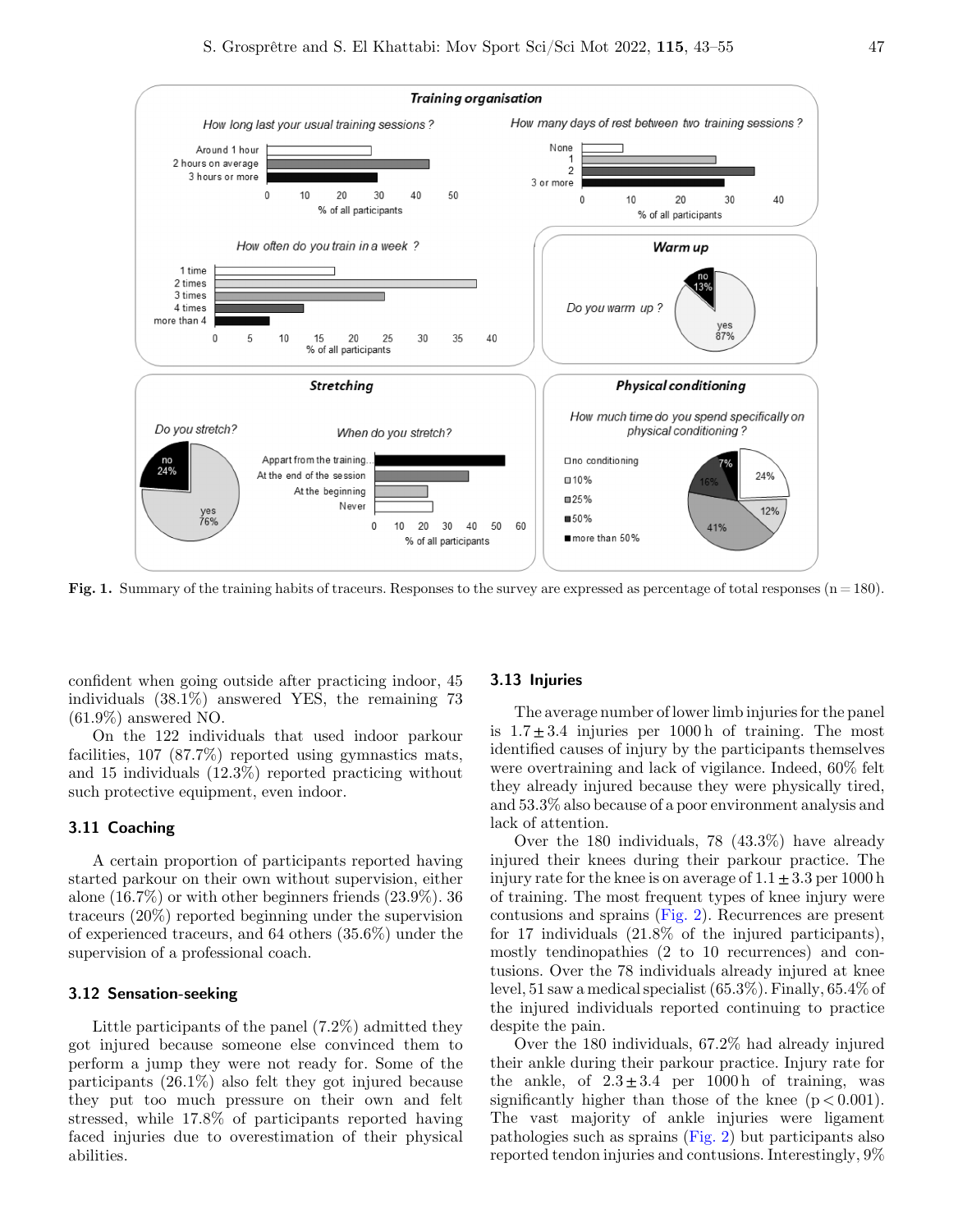<span id="page-5-0"></span>

Fig. 2. Summary of injury occurrences in traceurs. A. Occurrences according to the time of the training session they injured, for knee (dark grey) and ankle (light grey) injuries, respectively. B. Occurrences according to the season, for knee (dark grey) and ankle (light grey) injuries, respectively. C. Number and types of ankle injuries. D. Number and types of knee injuries.

of the injured participants reported suffering severe ankle injury named "coin-coin" in French, or "ankle thing" in English. This injury, very specific to parkour, is characterized by a dorsal hyperflexion of the ankle during a forefoot landing on the edge of a wall. Its mechanisms are still not perfectly known, as this dorsal hyperflexion can lead to an extreme stretch of the posterior capsuloligamentary structures or to a crushing of the anterior articular and/or tendinous structures. The number of recurrences was also significantly superior in ankles than in knees  $(P < 0.001)$ , with 47.1% of injured participants reporting recurrence of their ankle injuries. Participants were more prone to see a medical specialist for the ankle, since 80.9% of the participants had their ankle examined. Finally, 47.9% of the participants reported continuing practicing parkour despite the pain.

# 3.14 Statistics

Among all the tested variables, discrete and continuous, some exhibited significant relationships with the number of injuries per individual, at the knee and/or ankle levels ([Fig. 3\)](#page-6-0). A significant negative correlation was found between the number of injuries per individual and the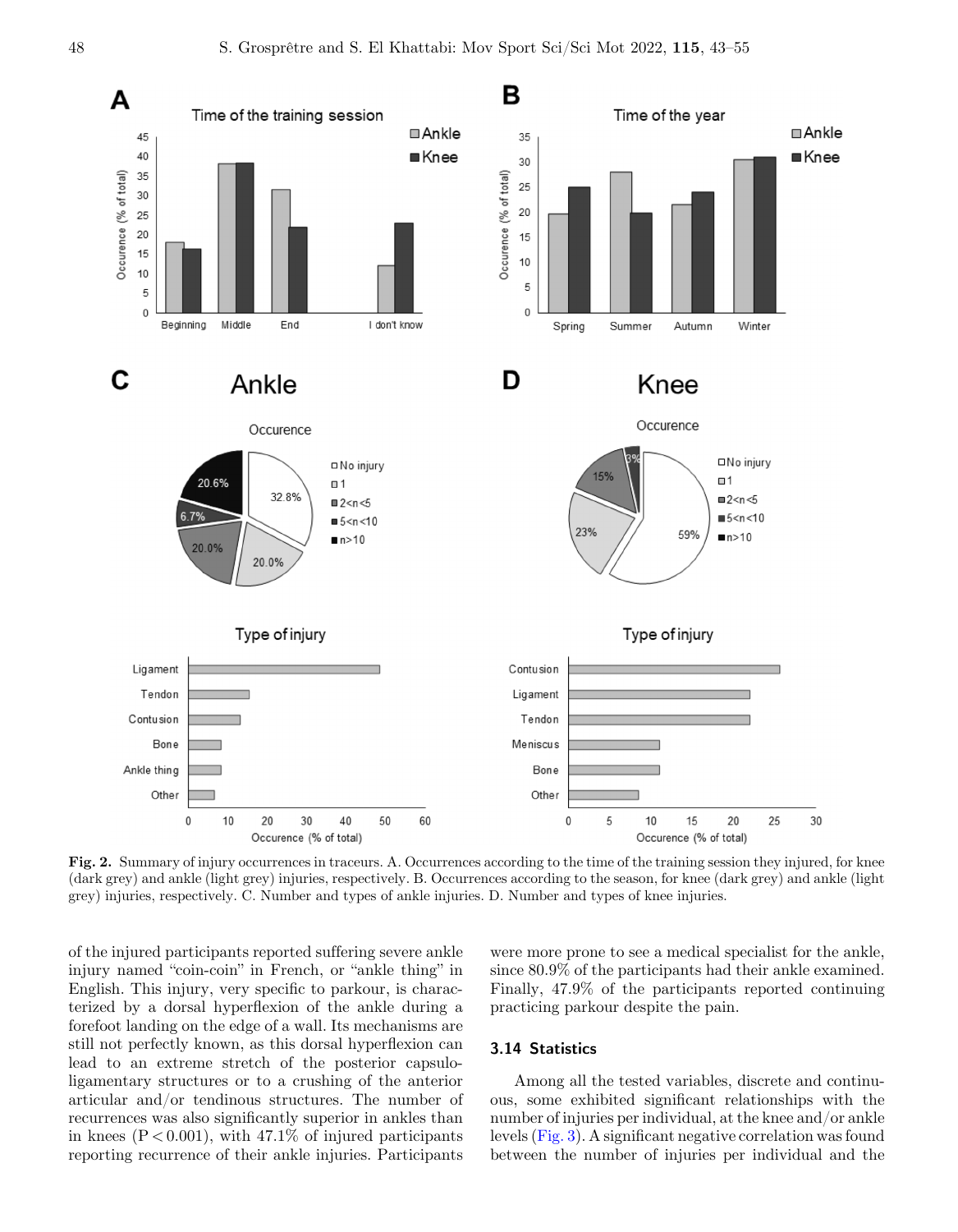<span id="page-6-0"></span>

Fig. 3. Relationship between training volume and total injury incidence rate (knee and ankle).

number of weekly training hours ( $r = -0.25$ ,  $P < 0.01$ ). Participants who reported not to warm-up exhibited more knee injuries than those who reported to do so  $(P = 0.018)$ . As well, significantly higher number of injuries, in ankle and knee, was found in participants who reported not to practice physical conditioning at all as compared to all types and duration of conditioning (all  $P < 0.04$ ). Significant differences in the number of knee injuries were found with the factor type of footwear (traditional sneakers, light shoes and minimalist). Participants who reported training with minimalist shoes exhibited more knee injuries than those training with running sneakers  $(P = 0.032)$  and light shoes  $(P = 0.045)$ . On the contrary other variables such as stretching, hydration, sex, type of environment (indoor vs. outdoor) did not reveal significant statistical difference nor correlation with the number of injuries per individual.

# 4 Discussion

The present study aimed at investigating parkour injury incidence on lower limb joints, and its associated risks of injury by analyzing traceur's training habits. Although training in parkour appear well organized and the injury rate quite low in general, the presence of some pitfalls should require attention.

In the present study, the injury rate  $(1.7 \pm 3.4$  injuries per 1000 h) is in fact among the lowest as compared to other athletes, comparable to cross-fit  $(2.4/1000 h,$ [\(Giordano & Weisenthal, 2014\)](#page-10-0)), long distance running [\(Van Gent](#page-11-0) *et al.*, 2007) or triathlon training  $(0.69-1.39)$ 

1000 h [\(Zwingenberger](#page-12-0) et al., 2014)). Injury rate in gymnasts can reach 3.1 per 1000 h but was also reported much higher in team sports such as soccer (7.8 per 1000 h) or basketball (9.1 per 1000 h) ([Parkkari](#page-11-0) et al., 2004). Authors are unanimous regarding the fact that injury rate is very much higher during competitions ([Summitt,](#page-11-0) [Cotton, Kays, & Slaven, 2016\)](#page-11-0). Therefore, the quasiabsence of competition in parkour, at least for now, can be accountable for such a low rate. Then, some authors found a significant correlation between weekly hours of training and injuries incidence in triathletes [\(Egermann](#page-10-0) et al., [2003;](#page-10-0) [Vleck & Garbutt, 1998\)](#page-11-0), while other did not [\(Collins,](#page-10-0) [Wagner, Peterson, & Storey, 1989](#page-10-0); O'[toole, Hiller, Smith,](#page-11-0) [& Sisk, 1989](#page-11-0)). In the present panel of traceurs, a relationship was found between weekly hours of training and injuries occurrences, as previously reported [\(Da](#page-10-0) [Rocha](#page-10-0) et al., 2014). The main frequent injuries reported by the panel were sprains for the ankle, at a large majority, and contusions for the knee. Lower limb injuries were also reported as predominant in a study of Rossheim et al. investigating the hospital admission due to parkour in the U.S.A ([Rossheim & Stephenson, 2017\)](#page-11-0), in which they also showed that bad landings were the major cause of injuries.

First of all, as reported regarding sport-related injuries in general, age can be a risk factor but since parkour has spread only for twenty years, it is not for now a main risk factor. If we take the example of Achilles tendon pathologies, several sources establish the fact that an age above 30 years increases the risk of injury [\(Longo,](#page-11-0) [Petrillo, Maffulli, & Denaro, 2013;](#page-11-0) [Mazzone & Mccue,](#page-11-0)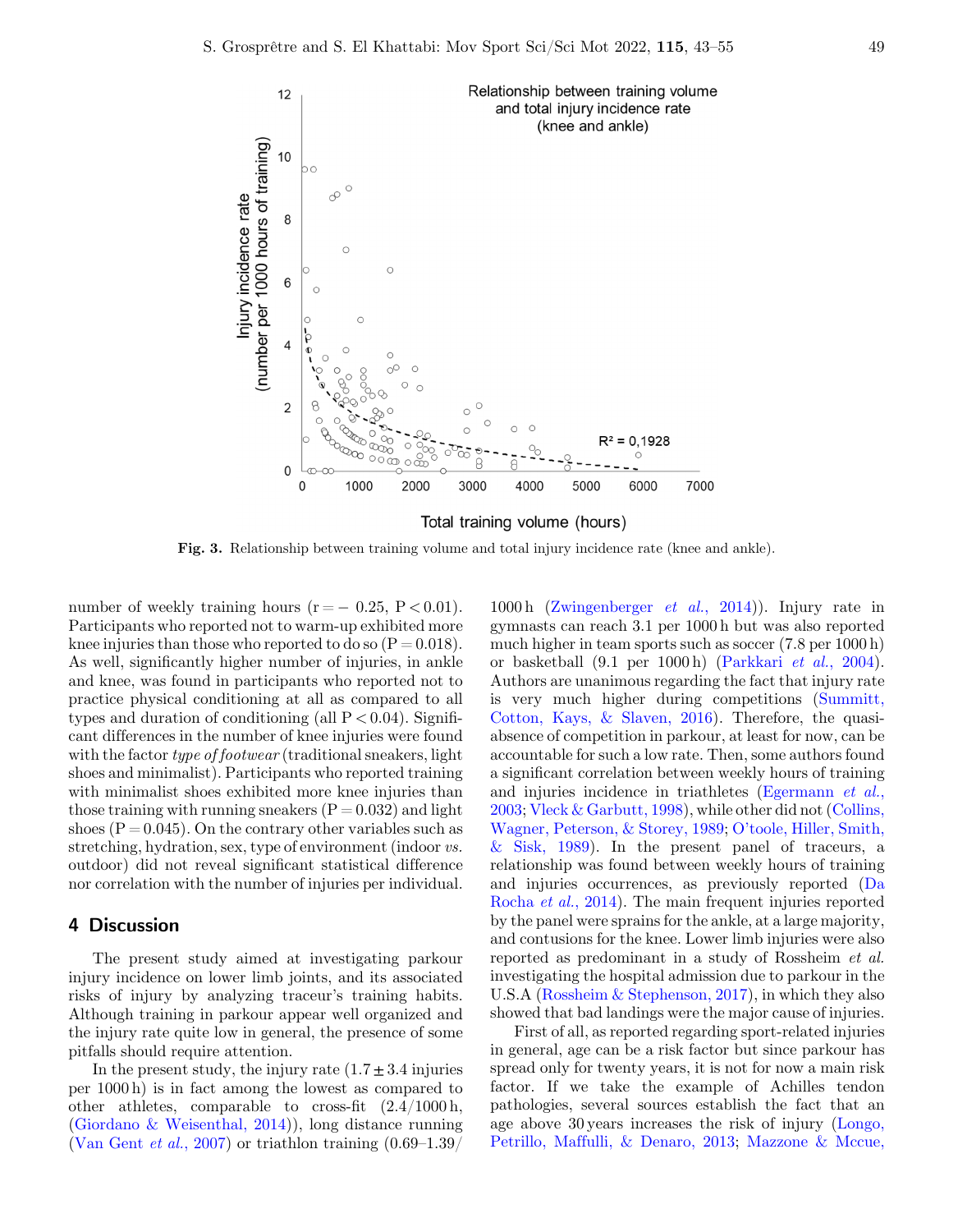[2002](#page-11-0)), as tendon degeneration begins early. The panel of participants was mostly composed of young practitioners between 15 and 25. Most participants were men, with a 20% proportion of women. No particular effect of age nor sex was found on injury rate or risk factors. We recommend however for the future years to adapt training strategies according the age of the participants.

It is even more important to focus on training organization. Indeed, a training overload, in terms of frequency, duration and intensity of training sessions, might represent an important risk factor for injury in parkour ([Da Rocha](#page-10-0) et al., 2014). It was for instance recommended not to exceed 3 h of parkour training in a row ([Da Rocha](#page-10-0) et al., 2014). Our questionnaire revealed that individuals train from 45 min up to 5 h, with a mean training time of 2h. Only speaking about training duration, the majority therefore trains in a non-excessive way. The mean frequency was 2.4 training session per week, which means that the majority of tracers have at least 2 to 3 days of rest in-between. However, it should be noticed that 57.2% practice another sport in parallel to parkour. Interestingly 60% of the participants felt that they injured because they were physically tired. Therefore, parkour training load should be taken in consideration but more importantly incorporated in a global workload, including other sport practices and daily activities.

To limit the effect of overload and fatigue, dedicating a part of the training time to physical conditioning appear crucial for such impacting activity. Out of the total sample, 75.6% reported dedicating a significant part of their training to physical conditioning. Furthermore, these latter reported significantly less injuries than those who do not practice physical conditioning. The proportion of this conditioning over the total training duration as well as its composition varied among participants, but this showed that physical preparation is an integral part of the traceurs' training. However, regarding other training habits, the survey revealing some points that could be largely improved, for instance regarding warm-up.

The literature about warm-up strategies and importance is well documented and strongly recommend to take this part of the training session seriously to prepare the musculo-skelettal system for the constraints of training [\(Hess, 2010;](#page-10-0) [Leppilahti & Orava, 1998](#page-11-0); Park et al.[, 2011;](#page-11-0) [Safran, Garrett, Seaber, Glisson, & Ribbeck, 1988](#page-11-0)). However, although a large majority of traceurs reported to do so, still more than 13% reported not to warm up at all. Moreover, these latter showed a significantly higher number of injuries. The mean warm-up duration was about 15 min, consisting mostly in joint mobility, physical conditioning and small parkour movements. A large proportion also reported performing cardio-vascular exercises  $(64.1\%)$ , or stretching. Although there is no specific parkour-related literature on how to warm-up, a more generic literature can bring some clues. To properly prepare the musculo-skeletal system, and especially lower limb tendons for high plyometric activities, it was shown very recently that warm-up should include sufficient mechanical stress by performing intensive exercise

([Pieters](#page-11-0) et al., 2020), and that stretching or light joint mobility was inefficient or even deleterious. Regarding stretching habits specifically, around 20% of participants reported to stretch before parkour training or during the warm-up. Such time for stretching is not recommended for plyometric performance [\(Behm & Kibele, 2007;](#page-10-0) [Shrier,](#page-11-0) [2004\)](#page-11-0), even if its integral part of the warm-up ([Winches](#page-11-0)[ter, Nelson, Landin, Young, & Schexnayder, 2008](#page-11-0)). Similarly, it is not recommended to perform too much stretching exercise after an intensive plyometric and/or eccentric training, as it is the main component of parkour training [\(Grosprêtre & Lepers, 2016](#page-10-0)). Indeed, contrary to a common opinion, to stretch after an intensive exercise does not reduce delayed muscle soreness, and can even increase muscle damage [\(Lund, Vestergaard-Poulsen,](#page-11-0) [Kanstrup, & Sejrsen, 1998\)](#page-11-0). Performing stretching exercise can still be recommended in parkour, but performed at different time from the training session. Indeed, in parkour as in many other athletic activities, landing safely requires to use a great range of motion of the lower joints. Indeed, this was shown to allow trained athletes to absorb in a more efficient way the impact and thus reduce the longterm risk of injury ([Bressel & Cronin, 2005;](#page-10-0) [Cortes, Onate,](#page-10-0) [Abrantes, Gagen, Dowling, & Van Lunen, 2007](#page-10-0); [Gross &](#page-10-0) [Nelson, 1988](#page-10-0)). Even if not performed properly, over the total sample, 76.1% reported performing stretching exercises on a regular basis.

Another habit that could be improved is water intake. Water supply, including water from food (20%) is often linked with an inhibition of cognitive functions and motor performance ([Hillyer](#page-10-0) et al., 2015), therefore representing a factor of injuries, especially of soft tissues, i.e., tendons and ligaments, mainly composed of water. Usual recommendation are between 1.2 and 2.5 L of water per day (excluding food), and up to 3.2 L if the individual practices moderate physical activity ([Greenleaf](#page-10-0) et al., 1977). In the present population, the mean daily hydration was 1.25 L, which is in the lower range of daily recommendation.

Beside training habits, a lack of technical skills also represents an important risk of injury. In parkour particularly, landing technique is very specific and should be mastered to limit its impact and reduce the risk of injury [\(Standing & Maulder, 2015](#page-11-0)). For example, heel contact during landing could indicates either a lack of technique or an inability to control the eccentric forces present when reducing speed during the landing phase ([Gross & Nelson, 1988](#page-10-0)). To that matter, traceurs exhibit greater leg eccentric forces than untrained participants or gymnasts [\(Grosprêtre & Lepers, 2016](#page-10-0)). In parkour, landing on the forefoot and avoiding heel contact was for instance shown to lessen the ground reaction force and the sound produced at landing [\(Standing & Maulder,](#page-11-0) [2015\)](#page-11-0). Other characteristics such as an increased range of motion at landing or an extended duration of landing movement allowed traceurs to dissipate more energy and execute softer landing than untrained [\(Maldonado](#page-11-0) et al., [2018\)](#page-11-0). It emerged from the survey that a large majority of practitioners (95.6%) uses this forefoot technique. When the drop is high  $(i.e.,$  more than the traceur's height)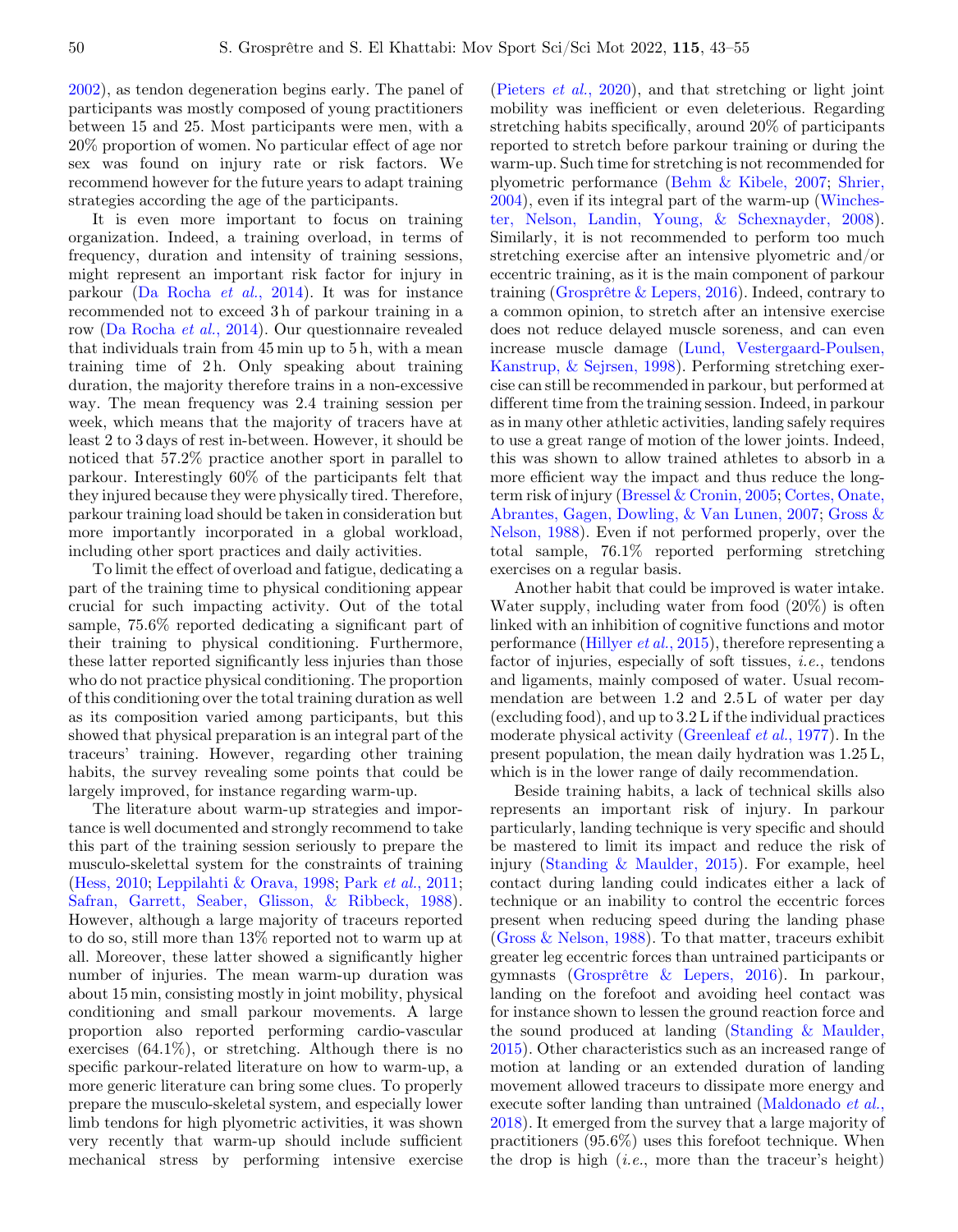performing a roll has also been shown to limit the impact at landing [\(Puddle & Maulder, 2013\)](#page-11-0). Although this could be improved, a large proportion of participants (54.4%) also declared performing a roll when the drop was high, i.e., equal or more that their body height.

To still focus on parkour skills, a majority of participants (76.1%) reported developing a preferential side during their parkour training, for unilateral techniques. In other disciplines, the asymmetry between dominant and non-dominant legs during unipodal jumps was shown to be a high risk factor of injury (Wang  $& \text{Fu}, 2019$ ). A video analysis of anterior cruciate ligament injuries during a reception in women's handball showed that body weight was unevenly distributed during the reception, and that impact velocity asymmetry is a major risk for anterior cruciate ligament injury ([Olsen, Myklebust, Engebretsen,](#page-11-0)  $\&$  Bahr, 2004). In the present population, 65% reported difficulties in performing the movement by their non-dominant side, which can explain the frequent use of their preferred side during practice.

Among extrinsic factors of injury, sport equipment is often put forward. Traceurs' equipment is rather simple, the only feature that could really make the difference is the footwear. Three main types of shoes have been identified among the parkour population. First, common running shoes with a positive drop from heel to forefoot and an important shock-absorbing heel arrive in first place, worn by 53% of the panel interviewed. Absorbing ground impacts with such traditional running sneakers, can be useful to reduce the incidence of lower limb injuries ([Hayes](#page-10-0) [& Caplan, 2012](#page-10-0)). However, such running shoes, which design is based on comfort, cushioning, grip and stability of the foot are associated with a ground attack of the foot with the heel [\(Fredericks](#page-10-0)  $et$  al., 2015). This heel attack, allowed in particular by a thick sole, is however known to impose important constraints to the lower limb's joints, and to modify the natural sequence of muscle activation, proprioception and balance [\(Hardin, Van Den Bogert, &](#page-10-0) [Hamill, 2004;](#page-10-0) [Squadrone, Rodano, Hamill, & Preatoni,](#page-11-0) [2015](#page-11-0)). On the opposite, 12% of the participants reported to wear minimalist shoes. By having only a thin sole, this type of footwear can provide a much more important solicitation of the musculo-tendinous system of the lower limbs for shock absorbing. However, great risk of injury can occur during the transition from standard to minimalist if not performed progressively and appropriately ([Goss & Gross, 2012](#page-10-0); [Ryan, Elashi, Newsham-West,](#page-11-0) [& Taunton, 2014](#page-11-0)). In the present study, participants who wear minimalist shoes exhibited higher number of knee injuries. Therefore one should be careful in parkour using minimalist shoes, since 1) the landing surfaces in parkour are mostly very hard (concrete), 2) parkour can often lead to perform high drop jumps on such hard surfaces and 3) using those footwear require a familiarization especially if it follows years of wearing traditional running sneakers. Therefore, the safest use of minimalist shoes mainly depends upon the way of practicing parkour, avoiding high drop jumps and important impacts, unless the practitioner is a very well-trained athlete. Finally, an important proportion of participants (35%) reported wearing a compromise between the common running sneaker and the minimalist shoes, i.e., footwear with a flat and light cushioning sole. This last solution could be a great deal to provide a more natural landing and jumping movement with a greater participation of foot and ankle muscles than usual sneakers, while still providing more cushioning than minimalist shoes.

Regarding the landscape of training, which is also one of the main extrinsic factor that could impact training, the vast majority of participants reported practicing outdoor. The variety of surfaces, materials, weather and temperature conditions can therefore increase the probability of external risk factors of injuries. Although some of them are inherently unpredictable, it should be highlighted that special attention must be paid to all these factors when practicing outdoor. On the contrary, when practicing indoor, all these factors are easily controllable. Since an important proportion of traceurs practice both outdoor and indoor (87.7%), it is also important to highlight the drawback of using indoor facilities for training. First, the overuse of protective equipment can lead to overconfidence regarding complex skills or jump with important distances. Second, the lack of variability of surfaces and weather conditions in indoor facilities does not fully prepare the traceur to manage all conditions of outdoor training. That said, it is easier and safer to go from outdoor to indoor practice than the opposite.

If the landscape can influence the behavior, the people surrounding the practitioners, whether they are training partner or public audience, might particularly represent an important risk, particularly at certain ages. A previous study pointed out that young traceurs have a significantly higher score than other sport practitioners like gymnasts on the sensation-seeking scale, as well as on the personality inventory narcissist ([Cazenave & Michel, 2008\)](#page-10-0). Narcissist individuals tend to have high levels of sensation-seeking ([Emmons, 1987\)](#page-10-0) in order to increase their self-esteem, therefore being less reluctant to take risks ([Baumeister,](#page-10-0) [Heatherton, & Tice, 1993](#page-10-0)). Albeit indirectly, these points therefore constitute a risk factor for injury particularly for young practitioners. However, a few participants of the present study (7.2%) confessed the feeling that they got injured due to an overestimation of their capacities after listening their training partner urging them to perform the jump. An important proportion of participants (more than 25%) also felt they got injured because of the pressure they have imposed on themselves. This last assumption is even more important for autonomous practitioners. Over the 180 participants, more than 40% declared starting parkour without any coaching or advices from more experienced practitioners. A clear link between the presence of a coach and injury incidence is not always reported in sport ([Egermann](#page-10-0) et al., 2003). In parkour, it not clear either that not being coached could be a risk factor for parkour injury ([Greenberg & Culver, 2020](#page-10-0)). Nonetheless, we still believe that the lack of supervision could represent a risk for injuries, especially because parkour practitioners are mostly young. Developing parkour organizations with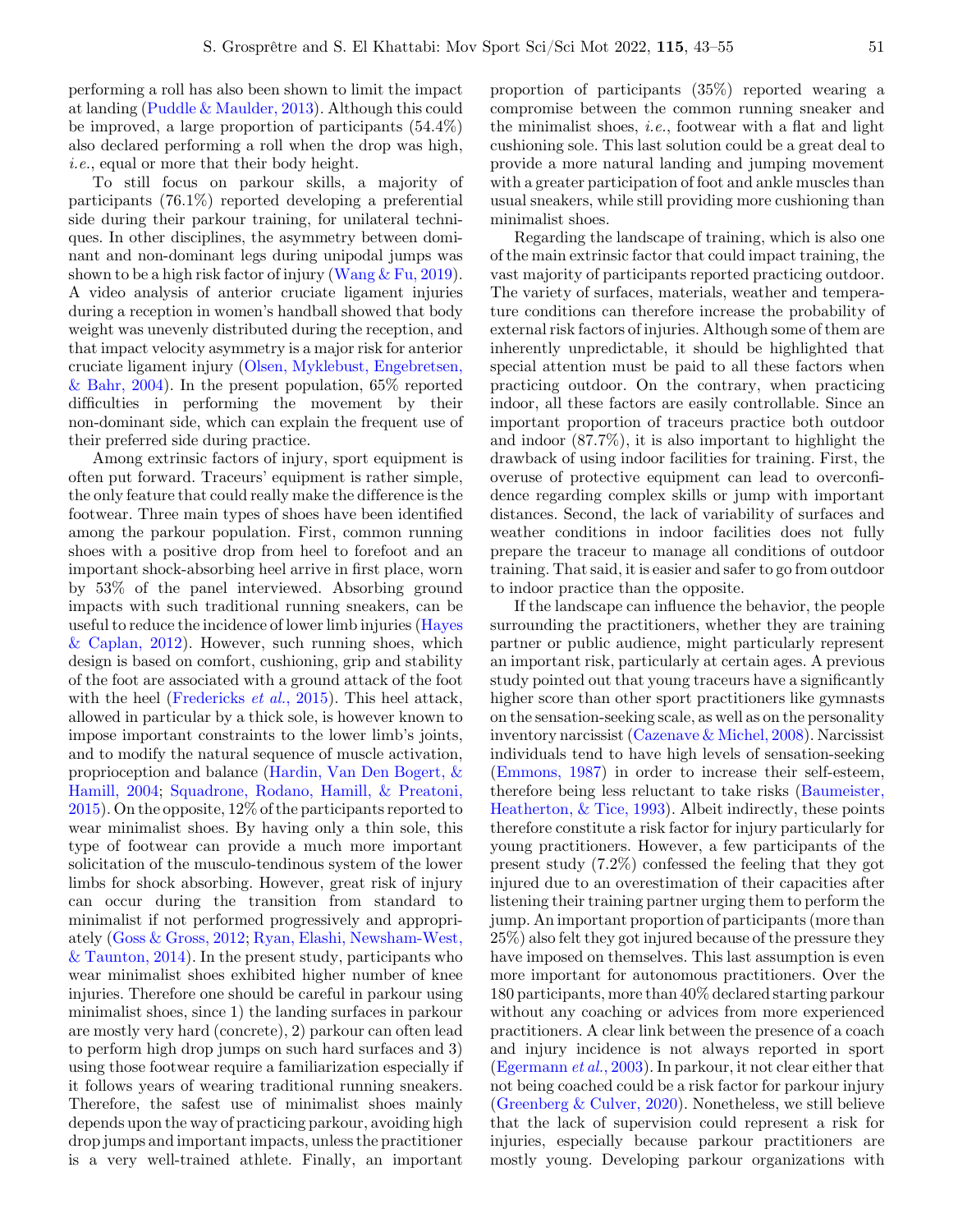professional and experienced coaches as well as increasing consciousness of the importance of coaching can therefore put the beginner practitioner in the right path to avoid important and dramatic errors. Therefore, one should no neglect the impact of stress induced by external motivations.

## 4.1 Study limitations

The assessment of causality between a priori identified risk of injury and data collected a posteriori by questionnaire can largely be questioned contrary, for instance, to a longitudinal follow-up of a tracer population. This is why the statistical analysis was limited in the present study, to avoid bias usually blamed in sport-injury literature. In sport-injury statistics, it was recommended to avoid establishing direct causality based on correlations analysis and avoid absolute measures of correlations [\(Nielsen](#page-11-0) et al., [2018](#page-11-0)). Although this may limit the interpretation of the present results, we mostly choose to stay descriptive to avoid over-interpretation of the data collected by questionnaires.

In such type of study, the composition of population tested has a very large importance. Although we tried to have a representative panel in terms of age, gender or training experience, it is possible that such result quickly evolves with time. The way and purposes to practice parkour can widely influence the risk of injuries, i.e., whether it is a leisure or a professional activity. Previous studies show that the injury rate among high-performance athletes in different sports (including gymnastics) is much more important in periods of competitions than in usual training [\(Marshall, Covassin, Dick, Nassar, & Agel, 2007;](#page-11-0) [Rechel, Yard, & Comstock, 2008](#page-11-0)). In parkour, competitions are not yet very developed but some of the practitioners still become professionals, mostly for entertainment industry. Given the stress induced by a public representation and the frequency of these latter, these practitioners can easily be compared to professional athletes. A very few traceurs of the panel represented here were considered as such. It could be interesting to focus on these specific athletes who present very important training load and pressure from sponsors and public audience. Given the development of parkour competitions, the present study could be repeated in the future with competitive practitioners.

#### 4.2 Recommendations

Although the training seemed well organized to provide sufficient rest and limit the training duration for most of the practitioners, some aspects can be pointed out. We strongly advice practitioners to warm-up, and more particularly to take attention to provide sufficient mechanical stress to their joints, common light joint mobility or stretching strategies being inefficient or even counter-productive to properly prepare the body to the high impact of parkour. However, it is recommended to practice stretching, not right at the end of the training session (which can, in fact, increase muscle damages) but rather at different times during the week. Our efforts should focus on improving awareness about dehydration and nutritional aspect, as a study has shown that the more nutritional knowledge athletes have, the greater the amount of water they ingest  $(Carvalho et al., 2011).$  $(Carvalho et al., 2011).$  $(Carvalho et al., 2011).$ 

Simple landing techniques used by most of the participants seemed safe. However, when can recommend to increase the use of roll at landing technique to limit even more the impact. To reduce lower limb asymmetries, it could be recommended to train as much as possible in both side when performing unilateral techniques, or even to focus on the non-dominant limb to reduce the gap between limb strength and other biomechanical parameters.

Regarding the choice of footwear, it depends upon the type of practice  $(e.g., with high drop jumps or not)$ . As the use of minimalist shoes has spread in the parkour community, if this material is used we recommend to be careful to ensure a transition time between traditional sneakers and such footwear. On the opposite, beginners should also be careful about high-cushioning shoes that could alter sensations and deteriorate the landing technique (i.e., generate a more "heel-landing" behavior).

We also strongly recommend not to start parkour alone and want to raise awareness that proper parkour coaching should be used and developed for anyone who wants to begin parkour. This is of important especially for young traceurs who, in addition to learn proper techniques, also necessitates education regarding risk-taking behaviors.

Finally, as many participants reported to continue practicing in presence of pain after an injury, we strongly recommended practitioners to respect more the resting times to allow a better recovery and limit the risk of recurrence.

# 5 Conclusion

Parkour is a young discipline with increasing audience through the spectacular performances often displayed online. Yet, the formal organization of this discipline, as the training habits of its practitioners, is still poorly documented. The present study brought further insights onto the training characteristics and injury risks of a representative population. Contrary to its apparent lack of framework regarding training organization, traceurs appeared to have established on their own a training routine including warm-ups, stretching, and physical conditioning. They also exhibited a low rate of injuries as compared to other discipline. The development of proper physical preparation and training methods specifics to parkour in the future will help decrease even more the risk of injuries.

Acknowledgements. The authors would like to thank the participants for their time and enthusiasm. The authors are particularly grateful to the French Parkour Federation (Federation de Parkour, FPK) for its help and support.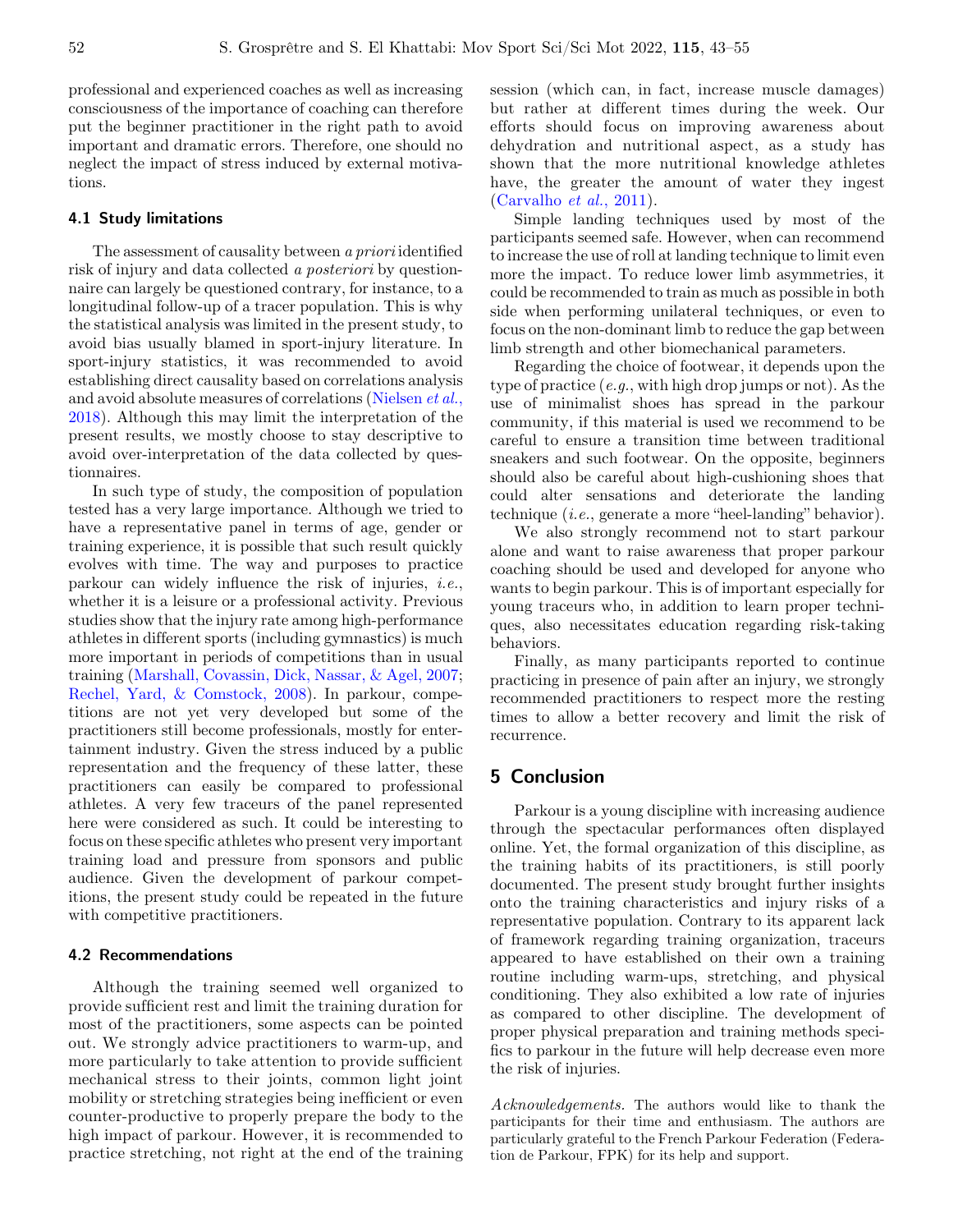# <span id="page-10-0"></span>Conflict of interest

The authors declared no potential conflicts of interest with respect to the research, authorship, and/or publication of this article.

# Certification of Non-Publication

I, the undersigned, Sidney Grosprêtre, corresponding author, certify that the material in the article entitled "Training habits and lower limb injury prevention in parkour practitioners" has not been published and is not otherwise submitted for publication.

# References

- Baumeister, R.F., Heatherton, T.F., & Tice, D.M. (1993). When ego threats lead to self-regulation failure: Negative consequences of high self-esteem. Journal of Personality and Social Psychology,  $64(1)$ , 141–156. [https://doi.org/10.1037//0022-](https://doi.org/10.1037//0022-3514.64.1.141) [3514.64.1.141](https://doi.org/10.1037//0022-3514.64.1.141)
- Behm, D.G., & Kibele, A. (2007). Effects of differing intensities of static stretching on jump performance. European Journal of Applied Physiology, 101(5), 587–594. [https://doi.org/](https://doi.org/10.1007/s00421-007-0533-5) [10.1007/s00421-007-0533-5](https://doi.org/10.1007/s00421-007-0533-5).
- Bressel, E., & Cronin, J. (2005). The landing phase of a jump strategies to minimize injuries. Journal of Physical Education, Recreation & Dance, 76(2), 30–35. [https://doi.org/](https://doi.org/10.1080/07303084.2005.10607332) [10.1080/07303084.2005.10607332](https://doi.org/10.1080/07303084.2005.10607332).
- Brown, T.N., O'Donovan, M., Hasselquist, L., Corner, B., & Schiffman, J.M. (2016). Lower limb flexion posture relates to energy absorption during drop landings with soldier-relevant body borne loads. Applied Ergonomics, 52, 54–61. [https://](https://doi.org/10.1016/j.apergo.2015.06.004) [doi.org/10.1016/j.apergo.2015.06.004.](https://doi.org/10.1016/j.apergo.2015.06.004)
- Carvalho, P., Oliveira, B., Barros, R., Padrão, P., Moreira, P., & Teixeira, V.H. (2011). Impact of fluid restriction and ad libitum water intake or an 8% carbohydrate-electrolyte beverage on skill performance of elite adolescent basketball players. International Journal of Sport Nutrition and Exercise Metabolism,  $21(3)$ ,  $214-221$ . [https://doi.org/](https://doi.org/10.1123/ijsnem.21.3.214) [10.1123/ijsnem.21.3.214.](https://doi.org/10.1123/ijsnem.21.3.214)
- Cazenave, N., & Michel, G. (2008). Conduites à risques et variation de l'estime de soi chez les adolescents : l'exemple du parkour. Annales Médico-Psychologiques, Revue Psychiatrique,  $166(10)$ , 875–881. [https://doi.org/10.1016/j.](https://doi.org/10.1016/j.amp.2008.10.026) [amp.2008.10.026](https://doi.org/10.1016/j.amp.2008.10.026).
- Collins, K., Wagner, M., Peterson, K., & Storey, M. (1989). Overuse injuries in triathletes: A study of the 1986 Seafair Triathlon. The American Journal of Sports Medicine, 17(5), 675–680. [https://doi.org/10.1177/036354658901700515.](https://doi.org/10.1177/036354658901700515)
- Cortes, N., Onate, J., Abrantes, J., Gagen, L., Dowling, E., & Van Lunen, B. (2007). Effects of gender and foot-landing techniques on lower extremity kinematics during drop-jump landings. Journal of Applied Biomechanics, 23(4), 289–299. <https://doi.org/10.1123/jab.23.4.289>.
- Da Rocha, J.A., Pérez Morales, J.C., Schayer Sabino, G., Abreu, B.J., Carvalho Felicio, D., Drummond, M.D.M., & Szmuchrowski, L.A. (2014). Prevalence and risk factors of musculoskeletal injuries in parkour. Archives of Budo Science of Martial Arts and Extreme Sports, 10(0). [http://smaes.](http://smaes.archbudo.com/view/abstracts/issue_id/10744) [archbudo.com/view/abstracts/issue\\_id/10744.](http://smaes.archbudo.com/view/abstracts/issue_id/10744)
- Egermann, M., Brocai, D., Lill, C.A., & Schmitt, H. (2003). Analysis of injuries in long-distance triathletes. International Journal of Sports Medicine,  $24(4)$ , 271–276. [https://doi.org/](https://doi.org/10.1055/s-2003-39498) [10.1055/s-2003-39498](https://doi.org/10.1055/s-2003-39498).
- Emmons, R.A. (1987). Narcissism: Theory and measurement. Journal of Personality and Social Psychology, 52(1), 11–17. <https://doi.org/10.1037//0022-3514.52.1.11>
- Fredericks, W.H., Swank, S., Teisberg, M., Hampton, B., Ridpath, L.C., & Hanna, J. (2015). Lower extremity biomechanical relationships with different speeds in traditional, minimalist, and barefoot footwear. J Sports Sci Med, 14(2), 276–283.
- Giordano, B., & Weisenthal, B. (2014). Prevalence and incidence rates are not the same: Response. Orthopaedic Journal of Sports Medicine, 2(7). SAGE Publications Ltd. [https://doi.](https://doi.org/10.1177/2325967114543261) [org/10.1177/2325967114543261](https://doi.org/10.1177/2325967114543261).
- Goss, D., & Gross, M. (2012). Relationships among self-reported shoe type, footstrike pattern, and injury incidence. US Army Med Dep J, 25–30.
- Greenberg, E., & Culver, D.M. (2020). How parkour coaches learn to coach: Coaches' sources of learning in an unregulated sport. Journal of Adventure Education and Outdoor Learn*ing,*  $20(1)$ ,  $15-29$ . [https://doi.org/10.1080/](https://doi.org/10.1080/14729679.2018.1557060) [14729679.2018.1557060.](https://doi.org/10.1080/14729679.2018.1557060)
- Greenleaf, J.E., Bernauer, E.M., Juhos, L.T., Young, H.L., Morse, J.T., & Staley, R.W. (1977). Effects of exercise on fluid exchange and body composition in man during 14 day bed rest. Journal of Applied Physiology Respiratory Environmental and Exercise Physiology,  $43(1)$ , 126–132. [https://doi.org/](https://doi.org/10.1152/jappl.1977.43.1.126) [10.1152/jappl.1977.43.1.126.](https://doi.org/10.1152/jappl.1977.43.1.126)
- Grosprêtre, S., & Lepers, R. (2016). Performance characteristics of parkour practitioners: Who are the traceurs? European Journal of Sport Science, 16(5), 526–535. [https://doi.org/](https://doi.org/10.1080/17461391.2015.1060263) [10.1080/17461391.2015.1060263.](https://doi.org/10.1080/17461391.2015.1060263)
- Gross, T.S., & Nelson, R.C. (1988). The shock attenuation role of the ankle during landing from a vertical jump. Medicine and Science in Sports and Exercise, 20(5), 506-514. [https://doi.](https://doi.org/10.1249/00005768-198810000-00013) [org/10.1249/00005768-198810000-00013](https://doi.org/10.1249/00005768-198810000-00013).
- Hardin, E.C., Van Den Bogert, A.J., & Hamill, J. (2004). Kinematic adaptations during running: Effects of footwear, surface, and duration. Medicine and Science in Sports and Exercise,  $36(5)$ ,  $838-844$ . [https://doi.org/10.1249/01.](https://doi.org/10.1249/01.MSS.0000126605.65966.40) [MSS.0000126605.65966.40.](https://doi.org/10.1249/01.MSS.0000126605.65966.40)
- Hayes, P., & Caplan, N. (2012). Foot strike patterns and ground contact times during high-calibre middle-distance races. Journal of Sports Sciences,  $30(12)$ , 1275–1283. [https://doi.](https://doi.org/10.1080/02640414.2012.707326) [org/10.1080/02640414.2012.707326](https://doi.org/10.1080/02640414.2012.707326).
- Hess, G.W. (2010). Achilles tendon rupture: A review of etiology, population, anatomy, risk factors, and injury prevention. Foot & Ankle Specialist, 3(1), 29-32. [https://doi.org/](https://doi.org/10.1177/1938640009355191) [10.1177/1938640009355191](https://doi.org/10.1177/1938640009355191).
- Hillyer, M., Menon, K., & Singh, R. (2015). The effects of dehydration on skill-based performance. International Journal of Sports Science, 5(3), 99–107. [http://article.sapub.org/](http://article.sapub.org/10.5923.j.sports.20150503.02.html) [10.5923.j.sports.20150503.02.html.](http://article.sapub.org/10.5923.j.sports.20150503.02.html)
- Hume, P.A., & Steele, J.R. (2000). A preliminary investigation of injury prevention strategies in netball: Are players heeding the advice? Journal of Science and Medicine in Sport, 3(4), 406–413. [https://doi.org/10.1016/S1440-2440\(00\)80007-9.](https://doi.org/10.1016/S1440-2440(00)80007-9)
- Jamtvedt, G., Herbert, R.D., Flottorp, S., Odgaard-Jensen, J., Håvelsrud, K., Barratt, A., Mathieu, E., Burls, A., & Oxman, A.D. (2010). A pragmatic randomised trial of stretching before and after physical activity to prevent injury and soreness. British Journal of Sports Medicine, 44(14), 1002– 1009. <https://doi.org/10.1136/bjsm.2009.062232>.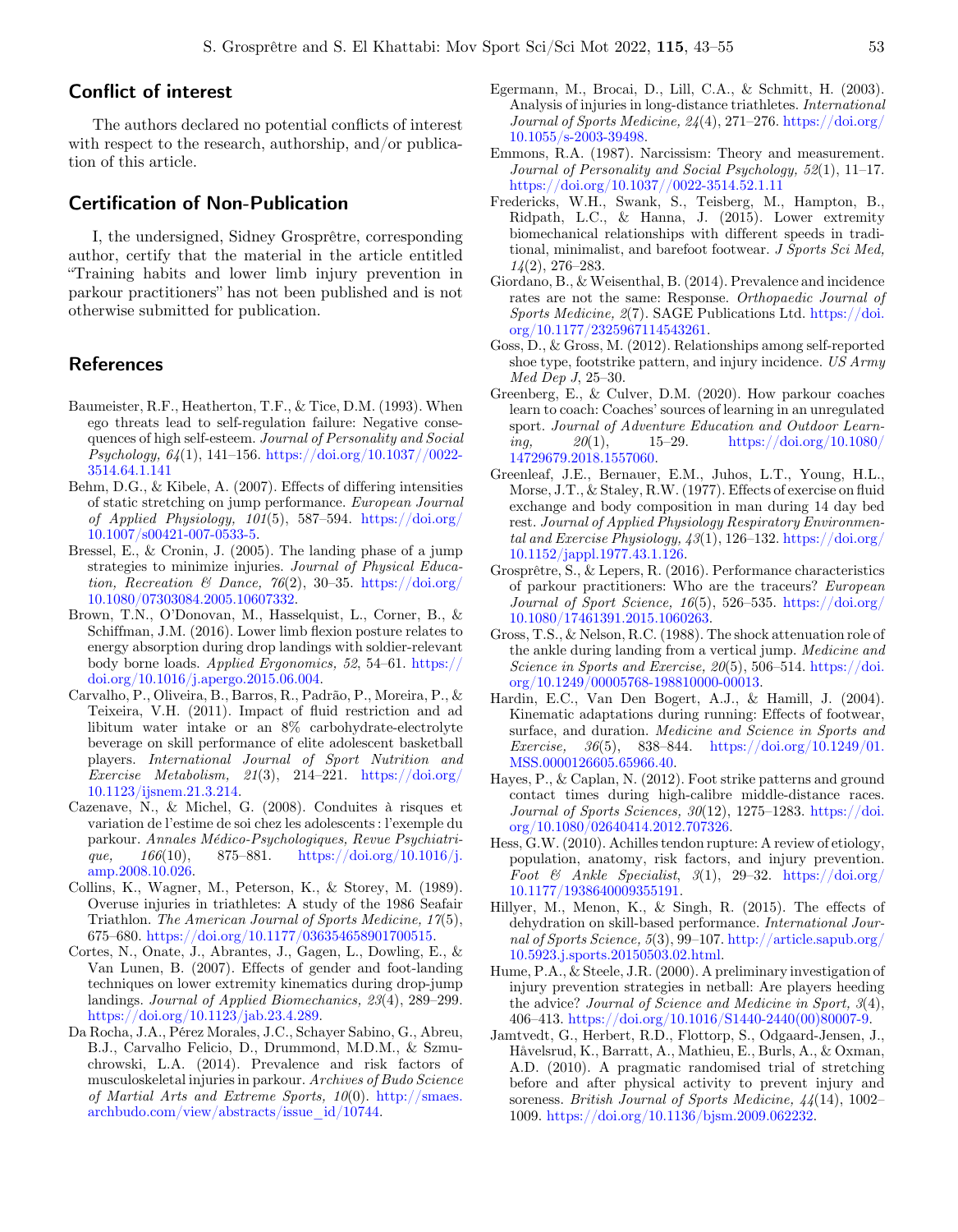- <span id="page-11-0"></span>Kay, A.D., & Blazevich, A.J. (2012). Effect of acute static stretch on maximal muscle performance: A systematic review. Medicine and Science in Sports and Exercise, 44(1), 154– 164. [https://doi.org/10.1249/MSS.0b013e318225cb27.](https://doi.org/10.1249/MSS.0b013e318225cb27)
- Leppilahti, J., & Orava, S. (1998). Total achilles tendon rupture. A review. Sports Medicine, 25(2), 79–100. [https://doi.org/](https://doi.org/10.2165/00007256-199825020-00002) [10.2165/00007256-199825020-00002.](https://doi.org/10.2165/00007256-199825020-00002)
- Longo, U.G., Petrillo, S., Maffulli, N., & Denaro, V. (2013). Acute achilles tendon rupture in athletes. Foot and Ankle Clinics,  $18(2)$ ,  $319-338$ . [https://doi.org/10.1016/j.](https://doi.org/10.1016/j.fcl.2013.02.009) [fcl.2013.02.009.](https://doi.org/10.1016/j.fcl.2013.02.009)
- Lund, H., Vestergaard-Poulsen, P., Kanstrup, I.L., & Sejrsen, P. (1998). The effect of passive stretching on delayed onset muscle soreness, and other detrimental effects following eccentric exercise. Scandinavian Journal of Medicine and Science in Sports, 8(4), 216–221. [https://doi.org/10.1111/](https://doi.org/10.1111/j.1600-0838.1998.tb00195.x) [j.1600-0838.1998.tb00195.x.](https://doi.org/10.1111/j.1600-0838.1998.tb00195.x)
- Maldonado, G., Soueres, P., & Watier, B. (2018). Strategies of parkour practitioners for executing soft precision landings. Journal of Sports Sciences, 36(22), 2551–2557.
- Marshall, S.W., Covassin, T., Dick, R., Nassar, L.G., & Agel, J. (2007). Descriptive epidemiology of collegiate women's gymnastics injuries: National Collegiate Athletic Association injury surveillance system, 1988-1989 through 2003–2004. Journal of Athletic Training, 42(2), 234–240. Association, Inc. [www.journalofathletictraining.org.](http://www.journalofathletictraining.org)
- Mazzone, M.F., & Mccue, T. (2002). Common conditions of the Achilles tendon. American Family Physician, 65(9), 1805– 1810.
- Minogue, E. (2018). Parkour Earth issues an Open Letter to member National Gymnastics Federations of the FIG. [https://parkour.earth/parkour-earth-issues-an-open-letter](https://parkour.earth/parkour-earth-issues-an-open-letter-to-member-national-gymnastics-federations-of-the-fig.)[to-member-national-gymnastics-federations-of-the-](https://parkour.earth/parkour-earth-issues-an-open-letter-to-member-national-gymnastics-federations-of-the-fig.)fig.
- Nielsen, R.O., Chapman, C.M., Louis, W.R., Stovitz, S.D., Mansournia, M.A., Windt, J., Møller, M., Parner, E.T., Hulme, A., Bertelsen, M.L., Finch, C.F., Casals, M., & Verhagen, E. (2018). Seven sins when interpreting statistics in sports injury science. British Journal of Sports Medicine, 52(22), 1410–1412. [https://doi.org/10.1136/bjsports-2017-](https://doi.org/10.1136/bjsports-2017-098524) [098524](https://doi.org/10.1136/bjsports-2017-098524).
- O'toole, M.L., Hiller, W.D.B., Smith, R.A., & Sisk, T.D. (1989). Overuse injuries in ultraendurance triathletes. The American Journal of Sports Medicine,  $17(4)$ , 514–518. [https://doi.org/](https://doi.org/10.1177/036354658901700411) [10.1177/036354658901700411](https://doi.org/10.1177/036354658901700411).
- Olsen, O.E., Myklebust, G., Engebretsen, L., & Bahr, R. (2004). Injury mechanisms for anterior cruciate ligament injuries in team handball: A systematic video analysis. American Journal of Sports Medicine,  $32(4)$ , 1002-1012. [https://doi.](https://doi.org/10.1177/0363546503261724) [org/10.1177/0363546503261724](https://doi.org/10.1177/0363546503261724).
- Park, D.Y., Rubenson, J., Carr, A., Mattson, J., Besier, T., & Chou, L.B. (2011). Influence of stretching and warm-up on Achilles tendon material properties. Foot and Ankle International,  $32(4)$ , 407–413. [https://doi.org/10.3113/FAI.2011.0407.](https://doi.org/10.3113/FAI.2011.0407)
- Parkkari, J., Kannus, P., Natri, A., Lapinleimu, I., Palvanen, M., Heiskanen, M., Vuori, I., & Järvinen, M. (2004). Active living and injury risk. International Journal of Sports Medicine, 25 (3), 209–216. <https://doi.org/10.1055/s-2004-819935>.
- Pieters, D., Wezenbeek, E., De Ridder, R., Witvrouw, E., & Willems, T. (2020). Acute effects of warming up on achilles tendon blood flow and stiffness –PubMed. J Strength Cond Res. <https://doi.org/10.1519/JSC.0000000000003931>.
- Puddle, D.L., & Maulder, P.S. (2013). Ground reaction forces and loading rates associated with parkour and traditional drop landing techniques. Journal of Sports Science &

Medicine,  $12(1)$ , 122–129. [http://www.pubmedcentral.nih.](http://www.pubmedcentral.nih.gov/articlerender.fcgi?artid=3761764&tool=pmcentrez&rendertype=abstract) [gov/articlerender.fcgi?artid=3761764&tool=pmcentrez&](http://www.pubmedcentral.nih.gov/articlerender.fcgi?artid=3761764&tool=pmcentrez&rendertype=abstract) [rendertype=abstract.](http://www.pubmedcentral.nih.gov/articlerender.fcgi?artid=3761764&tool=pmcentrez&rendertype=abstract)

- Rechel, J.A., Yard, E.E., & Comstock, R.D. (2008). An epidemiologic comparison of high school sports injuries sustained in practice and competition. Journal of Athletic Training,  $\frac{43(2)}{197-204}$ . [https://doi.org/10.4085/1062-](https://doi.org/10.4085/1062-6050-43.2.197) [6050-43.2.197](https://doi.org/10.4085/1062-6050-43.2.197).
- Rossheim, M.E., & Stephenson, C.J. (2017). Parkour injuries presenting to United States emergency departments, 2009– 2015. American Journal of Emergency Medicine, 35(10), 1503–1505. <https://doi.org/10.1016/j.ajem.2017.04.040>.
- Ryan, M., Elashi, M., Newsham-West, R., & Taunton, J. (2014). Examining injury risk and pain perception in runners using minimalist footwear. British Journal of Sports Medicine, 48 (16), 1257–1262. [https://doi.org/10.1136/bjsports-2012-](https://doi.org/10.1136/bjsports-2012-092061) [092061.](https://doi.org/10.1136/bjsports-2012-092061)
- Safran, M.R., Garrett, W.E., Seaber, A.V., Glisson, R.R., & Ribbeck, B.M. (1988). The role of warmup in muscular injury prevention. The American Journal of Sports Medicine, 16(2), 123–129. <https://doi.org/10.1177/036354658801600206>.
- Shrier, I. (2004). Does stretching improve performance? A systematic and critical review of the literature. Clinical Journal of Sport Medicine,  $14(5)$ , 267–273. [https://doi.org/](https://doi.org/10.1097/00042752-200409000-00004) [10.1097/00042752-200409000-00004](https://doi.org/10.1097/00042752-200409000-00004).
- Squadrone, R., Rodano, R., Hamill, J., & Preatoni, E. (2015). Acute effect of different minimalist shoes on foot strike pattern and kinematics in rearfoot strikers during running. Journal of Sports Sciences,  $33(11)$ ,  $1196-1204$ . [https://doi.](https://doi.org/10.1080/02640414.2014.989534) [org/10.1080/02640414.2014.989534](https://doi.org/10.1080/02640414.2014.989534).
- Standing, R.J., & Maulder, P.S. (2015). A comparison of the habitual landing strategies from differing drop heights of parkour practitioners (traceurs) and recreationally trained individuals. Journal of Sports Science & Medicine,  $14(4)$ , 723–731. [http://www.ncbi.nlm.nih.gov/pubmed/26664268.](http://www.ncbi.nlm.nih.gov/pubmed/26664268)
- Strafford, B.W., van der Steen, P., Davids, K., & Stone, J.A. (2018). Parkour as a donor sport for athletic development in youth team sports: Insights through an ecological dynamics lens. Sports Medicine – Open,  $4(1)$ , 21. [https://doi.org/](https://doi.org/10.1186/s40798-018-0132-5) [10.1186/s40798-018-0132-5](https://doi.org/10.1186/s40798-018-0132-5).
- Summitt, R.J., Cotton, R.A., Kays, A.C., & Slaven, E.J. (2016). Shoulder injuries in individuals who participate in crossfit training. Sports Health,  $8(6)$ , 541–546. [https://doi.org/](https://doi.org/10.1177/1941738116666073) [10.1177/1941738116666073](https://doi.org/10.1177/1941738116666073).
- Van Gent, R.N., Siem, D., Van Middelkoop, M., Van Os, A.G., Bierma-Zeinstra, S.M.A., & Koes, B.W. (2007). Incidence and determinants of lower extremity running injuries in long distance runners: A systematic review. British Journal of Sports Medicine, 41(8), 469–480. [https://doi.org/10.1136/](https://doi.org/10.1136/bjsm.2006.033548) [bjsm.2006.033548](https://doi.org/10.1136/bjsm.2006.033548).
- Vleck, V.E., & Garbutt, G. (1998). Injury and training characteristics of male elite, development squad, and club triathletes. International Journal of Sports Medicine, 19(1), 38–42. [https://doi.org/10.1055/s-2007-971877.](https://doi.org/10.1055/s-2007-971877)
- Wang, J., & Fu, W. (2019). Asymmetry between the dominant and non-dominant legs in the lower limb biomechanics during single-leg landings in females. Advances in Mechanical Engineering,  $11(5)$ ,  $168781401984979$ . [https://doi.org/](https://doi.org/10.1177/1687814019849794) [10.1177/1687814019849794](https://doi.org/10.1177/1687814019849794).
- Winchester, J.B., Nelson, A.G., Landin, D., Young, M.A., & Schexnayder, I.C. (2008). Static stretching impairs sprint performance in collegiate track and field athletes. Journal of Strength and Conditioning Research, 22(1), 13–18. [https://](https://doi.org/10.1519/jsc.0b013e31815ef202) [doi.org/10.1519/jsc.0b013e31815ef202](https://doi.org/10.1519/jsc.0b013e31815ef202).